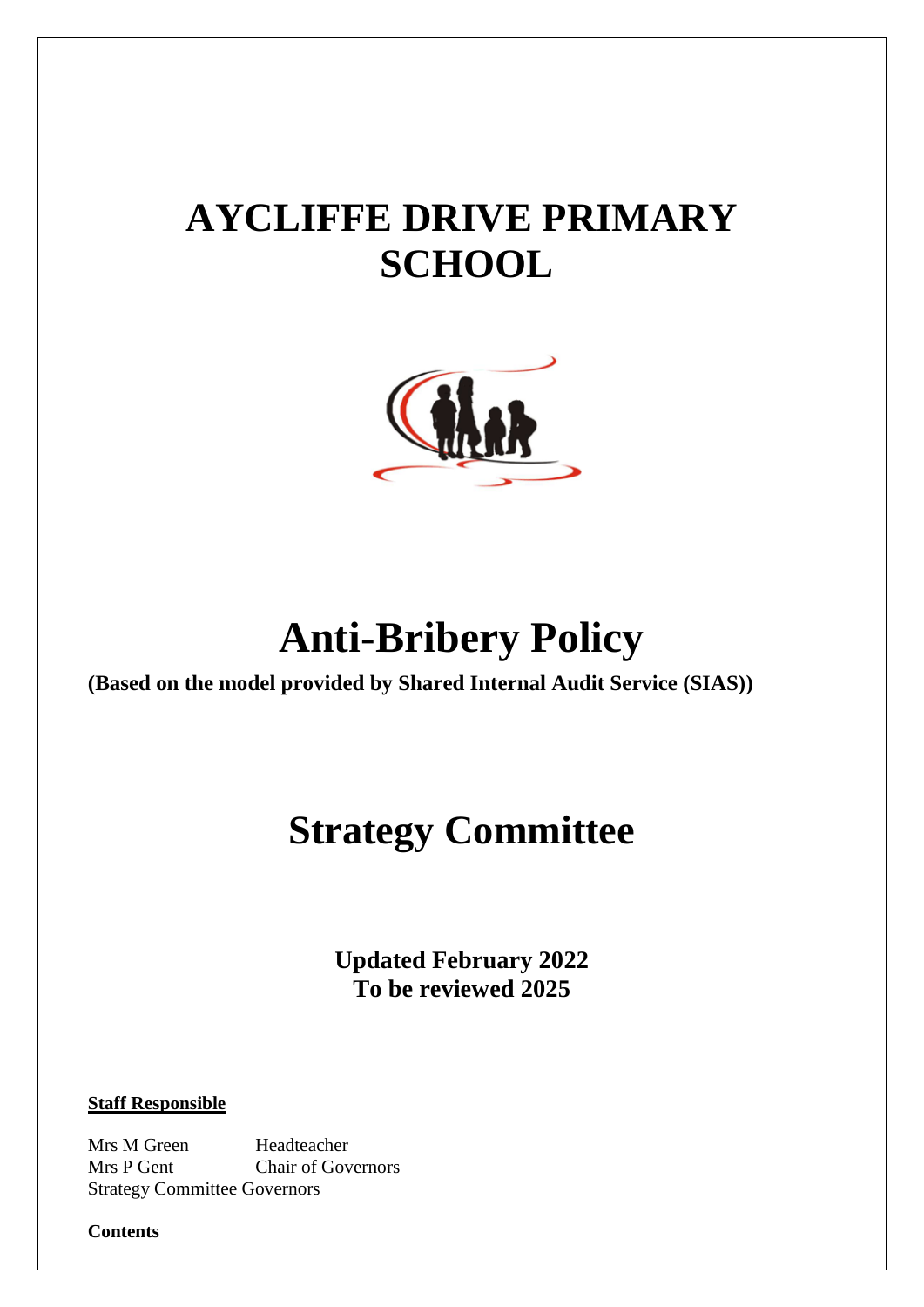Introduction Definition of Bribery **Objective** Scope Ownership Anti-Bribery Policy Related Policies Staff Responsibilities Adequate Procedures Monitoring and Review Reporting to the Police; Sanctions and Redress

#### **Introduction**

The Bribery Act became law on 1 July 2011. It replaced what are collectively known as the Prevention of Corruption Acts 1889 to 1916. It is designed to address bribery and corruption in the public and private sectors and will mean that any incorporated organisation, potentially including schools could be liable to severe penalties if they fail to implement adequate procedures to prevent bribes being paid or received on their behalf.

There are four key offences under the Act

- Section 1 Bribing another person
- Section 2 Taking a bribe
- Section 6 Bribing a foreign public official
- Section 7 Failing to prevent bribery.

The Bribery Act applies to all staff in the organisation. An organisation may be guilty of bribery even if only the individual offender knew of the bribery.

The Bribery Act introduces serious penalties such as unlimited fines for organisations and up to a maximum jail term of 10 years for the individuals involved.

Organisations will have a defence against prosecution if they can demonstrate that they had "adequate procedures in place to prevent bribery".

**Bribery is a serious criminal offence and the School does not and will not, pay bribes or offer improper inducement to anyone for any purpose. Equally the School does not and will not accept any bribes or improper inducements.**

#### **Definition of Bribery**

Bribery is an inducement or reward offered, promised or provided to gain personal, commercial, regulatory or contractual advantage.

#### **Objective of the Anti-Bribery Policy**

The objective of the policy is to provide a coherent and consistent approach to ensuring compliance with the Bribery Act. It will enable all employees and any person who performs services for and on behalf of the School (this could include contractors and subcontractors) to understand their responsibilities and allow them to take the necessary action, for example reporting any potential breaches of the policy.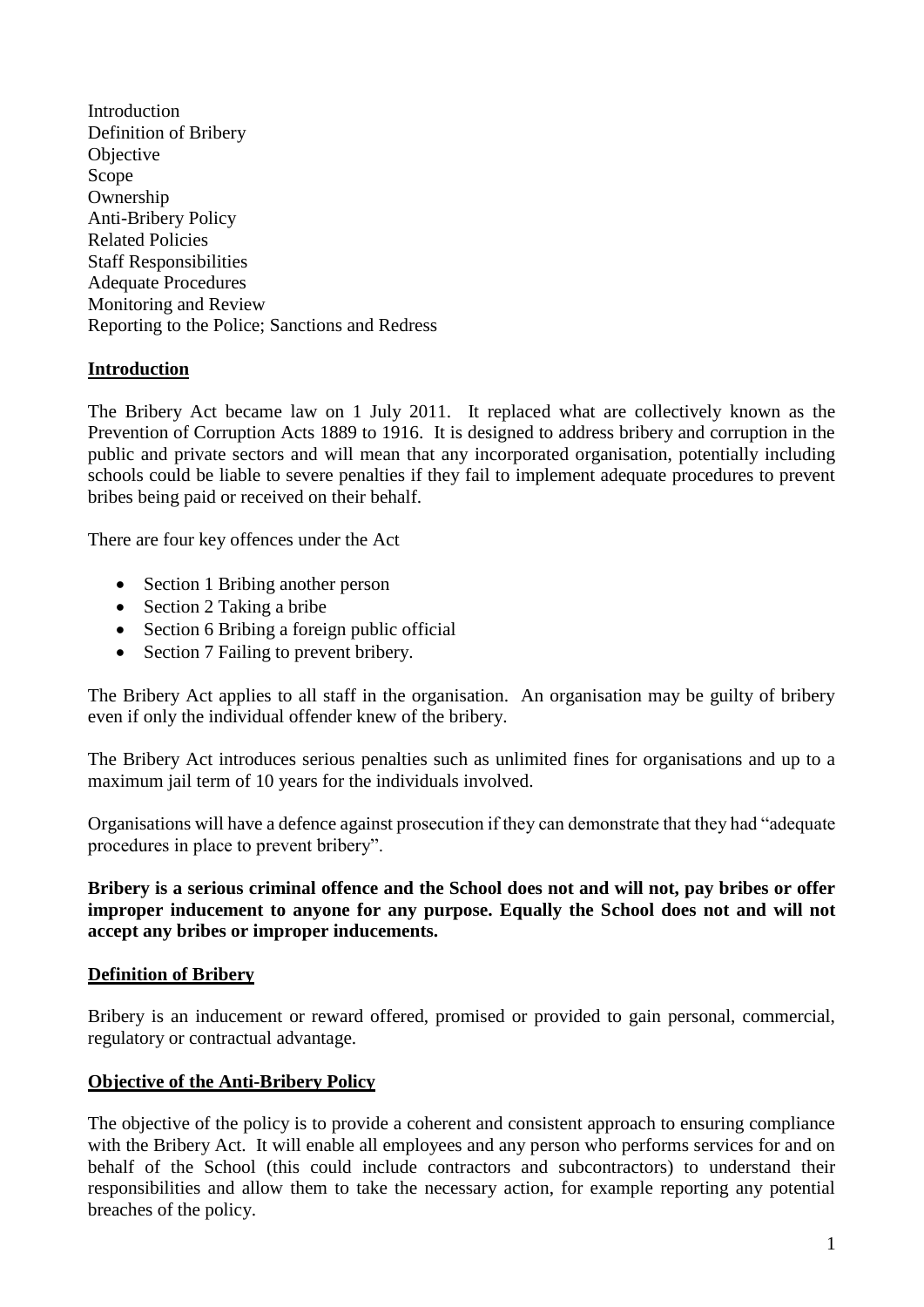The School is committed to countering bribery and corruption in all forms and will not tolerate it in any of its activities.

The School requires that all staff and all working or performing any service on or on behalf of the School neither accept nor give bribes. Staff must:

- Act honestly with integrity at all times to safeguard the School's resources for which they are responsible
- Comply with the law (both in spirit and in the letter)
- $\blacklozenge$  Abide by this policy.

### **Scope of the Policy**

The policy applies to all of the School's activities including its work with strategic partners, third parties, suppliers, and others.

### **Ownership of the Policy**

The policy has the approval of the Governing Body. The policy applies equally to all staff, regardless of grade whether permanently employed, temporary agency staff, contractors, agents, all elected and non-elected Governors, volunteers and consultants.

The Headteacher and the Board of Governors will own the policy, thereby ensuring that there is commitment at the highest level.

## **Anti-Bribery Policy**

It is unacceptable to**:**

- Give, promise to give, or offer payment, gifts or hospitality with the expectation or hope that a favourable advantage will be received, or to reward a favourable advantage already given
- Give, promise to give, or offer payment, gifts or hospitality to a government official, agent or representative to "facilitate" or expedite a routine procedure
- Accept payment from a third party that is offered with the expectation that it will obtain a favourable advantage for them, whether known or suspected
- Accept a gift or hospitality from a third party if it is offered or provided with an expectation that a favourable advantage will be provided by the School in return, whether known or suspected
- Retaliate against or threaten a person who has refused to commit a bribery offence or who has raised concerns under this policy
- Engage in activity in breach of this policy.

#### **Related Policies**

The anti- bribery policy must be considered alongside the following policies which collectively set out the School's approach to reducing bribery risks:

- Whistleblowing
- Code of Conduct for staff
- Code of Conduct for Governors
- Schedule of Financial delegation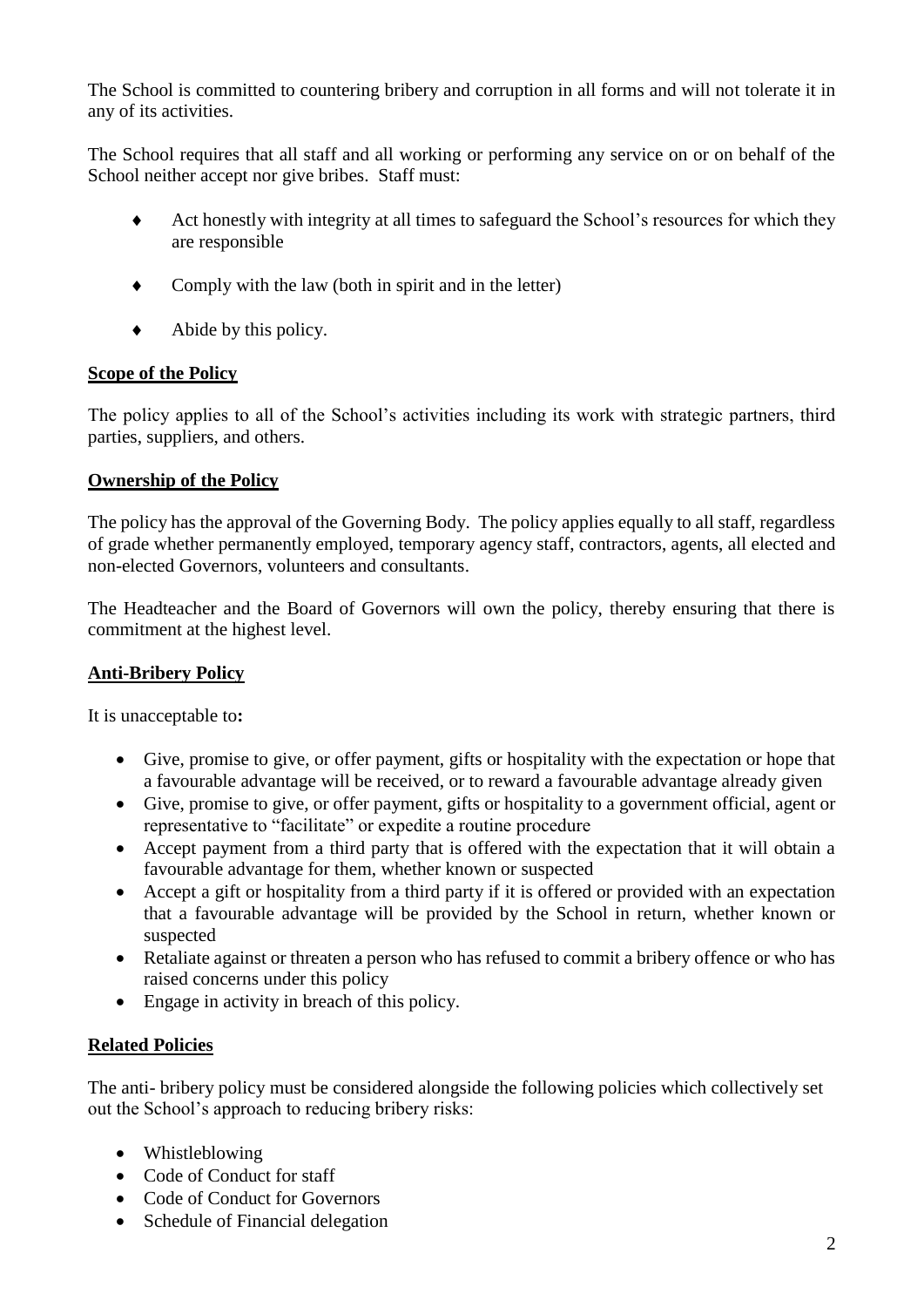- Safer recruitment
- Disciplinary

### **Staff Responsibilities and all those working or performing any service on behalf of the School:**

Prevention, detection and reporting of bribery and other forms of corruption are the responsibility of all those working for the School or under its control. All staff including third parties working or performing any service on behalf of the School are to avoid activity that breaches this policy, and must:

- Ensure that they read, understand and comply with the policy
- Raise concerns as soon as possible if they suspect that this policy has been breached.

## **Adequate Procedures**

The procedures need to be applied proportionately based on the level of risk of bribery to the School.

Adequate procedures cover:

1 Risk Assessment

That the School assesses the nature and extent of its exposure to potential bribery from inside and outside. The School should know who it is doing business with and whether this has risk implications.

2 Top Level Commitment

That the Governing body is committed to preventing bribery. That there is a clear statement that bribery is not acceptable. That the anti-bribery policy is clearly communicated to all staff and partners of the School.

- 3 Due Diligence That the school has policies in place and is aware of who it does business with. The School is confident that its business relationships are transparent and ethical.
- 4 Clear, practical and accessible policies and procedures That the School's policies and procedures to prevent bribery being committed on its behalf are clear, practical, accessible and enforceable.
- 5 Effective Implementation The anti-bribery policy and procedures are embedded throughout the School. This means that the anti–bribery statements are embedded in the recruitment, retention, and operational policies and in training programmes.
- 6 Monitoring and Review That the School monitors and reviews its policies and procedures on a regular basis to ensure that there is compliance.

Ultimately, whether procedures are adequate is for the courts to decide on a case by case basis.

#### **Monitoring and Review of the Implementation of the Anti-Bribery Policy**

The Governors to monitor the policy on a regular basis.